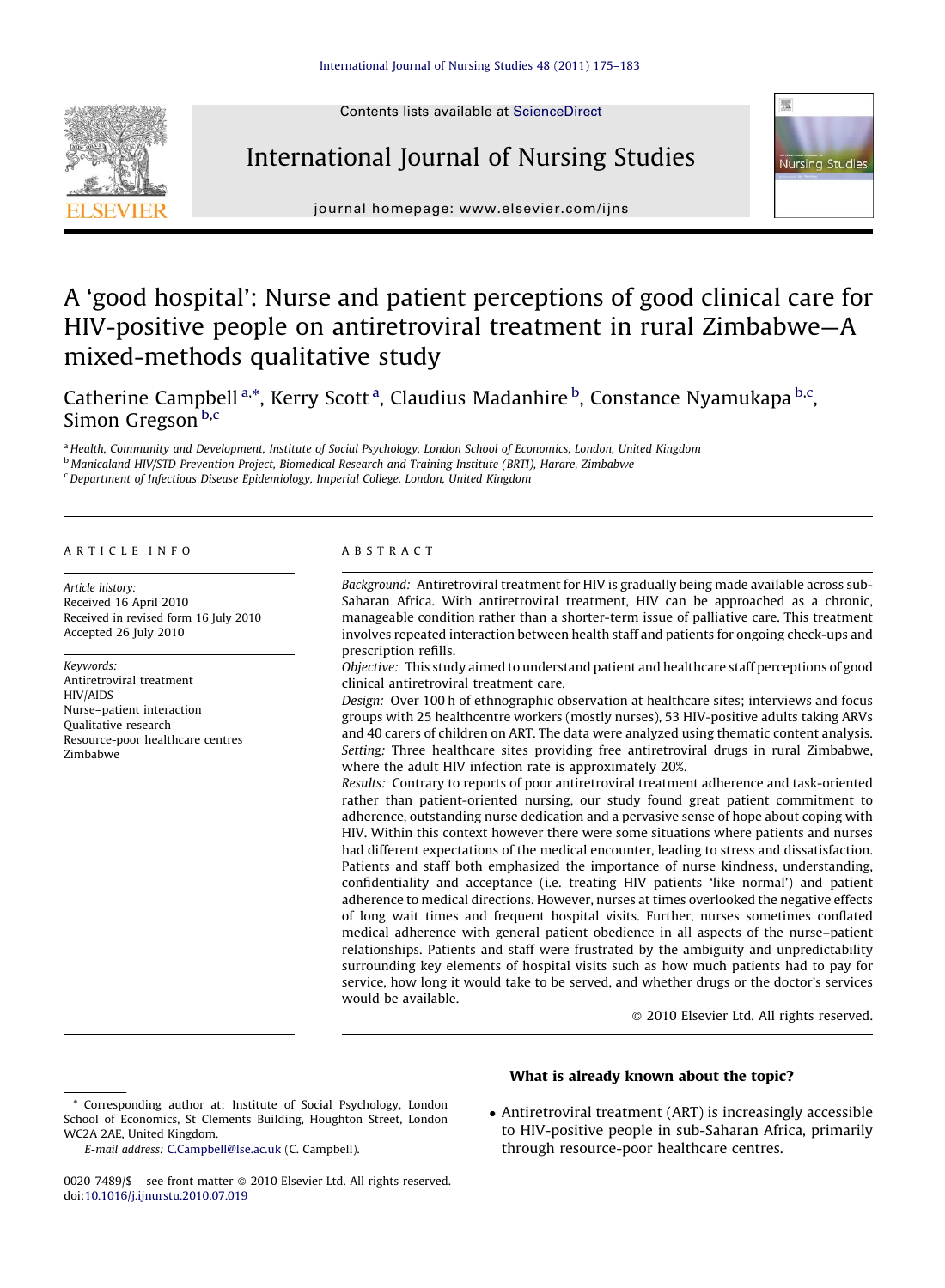- ART requires long-term nurse–patient interaction for monitoring, adherence support and drug refill.

## What this paper adds

- Contrary to concerns about non-adherence issues and high levels of nurse burn out, nurses and ART patients in rural Zimbabwe were positive about adherence levels and primarily pleased with the quality of care provided, despite staff and resource shortages.
- Nurse–patient interactions surrounding ART nonetheless present challenges to both parties that stem from differing struggles and priorities.
- These findings provide insights in the ongoing development of best practices in HIV nursing, with application to the general challenges of introducing new treatment protocols in resource-poor areas in relation to any health condition.

# 1. Introduction

AIDS is the biggest killer in sub-Saharan Africa ([WHO,](#page-8-0) [2008a\)](#page-8-0). In 2008 it accounted for 1.4 million deaths – 14.7% of total deaths – in the region [\(UNAIDS/WHO, 2009](#page-8-0)). HIV is highest among economically productive adults of childbearing age and has an enormous impact on families, communities, and regional economies. ART is gradually being made affordable and accessible to HIV infected people across the continent predominantly through the provision of free or highly subsidized antiretroviral (ARV) drugs in under-resourced medical settings [\(WHO, 2008b](#page-8-0)). ART is to be delivered through health centres as part of a package of care that includes co-trimoxazole prophylaxis, counselling, the management of opportunistic infections and comorbidities, and nutritional support. Following several counselling sessions, patients are initiated onto ART by a doctor. Nurses provide the majority of subsequent support through meeting with patients at the clinic on a regular basis.

ART roll-out presents new opportunities and challenges for healthcare providers, heralding a new era of HIV nursing in Africa. ART enables different types of relationships between nurses and patients, characterized by regular interactions over many years for check-ups and refills. Optimising the positive opportunities presented by ARVs requires a greater understanding of the changes they bring and the supports required by patients and nurses. We examine these issues through a case study of HIV-positive people receiving free ARVs through three healthcare centres in rural Zimbabwe. This paper explores how patients and nurses view the changes and challenges brought about by ART.

Zimbabwe was one of the first African countries to show a declining HIV rate [\(UNAIDS/WHO, 2005](#page-8-0)) with the adult prevalence rate falling from 25% in 1997 to 13.7% in 2009 ([ZMoHCW, 2009](#page-8-0)). Despite major challenges in the early 2000s, ARVs have become increasingly accessible in Zimbabwe and by the end of 2009 the government succeeded in getting over 218,000 people on ART, 56% of those needing treatment ([UNAIDS, 2010](#page-8-0)). Adherence throughout sub-Saharan Africa has been found to be high [\(Amberbir et al., 2008; Bisson et al., 2008; Orrell et al.,](#page-8-0) [2003](#page-8-0)); a recent study of Ugandan and Zimbabwean ART patients found that good adherence increased from 87%, four weeks after ART initiation to 94% at 48 weeks, but only half the patients achieved good adherence at every visit in the first year ([Muyingo et al., 2008](#page-8-0)).

Making ART accessible to the general population in sub-Saharan Africa is a new phenomenon presenting new challenges. With treatment, HIV can be considered a chronic disease requiring ongoing hospital visits and a carefully managed drug regime rather than a terminal illness requiring palliative care. A patient found HIV positive today, with access to ART, can expect to live 10 years or more [\(Walensky et al., 2009\)](#page-8-0). With frequent health centre visits to renew prescriptions, ongoing interactions with healthcare workers are becoming a routine feature of many Africans' lives.

ART has renewed nurses' sense of hope but also increased their workloads [\(Stein et al., 2007](#page-8-0)). Overworked nurses who lack sufficient material and emotional support often fall back on task- rather than patient-oriented care [\(Fassin, 2008; Manongi et al., 2009](#page-8-0)). In the paper 'Why do nurses abuse patients? Reflections from South African obstetric services' Jewkes, Abrahams and Mvo report that the frequent and often violent abuse of patients can be caused by a complex interplay of concerns including organizational issues (such as a lack of nurse accountability), professional insecurities, a perceived need to assert control over the environment and sanctioning of the use of coercive and punitive measures to do so, and an underpinning ideology of patient inferiority compared to the nurses' status as middle-class professionals (1998, p. 1781). [Lewin and Green's 2009](#page-8-0) paper 'Ritual and the organization of care in primary care clinics in Cape Town, South Africa' reports similarly fraught, although less overtly violent, patient–provider relationships. They found that healthcare providers used rituals (directly observed treatment of tuberculosis and daily prayer) to reinforce asymmetrical relations of power and to strengthen conventional modes of provider–patient interaction, characterized by rigid hierarchy. Such problematic relationships have presented significant barriers to the roll-out of new healthcare regimes in Africa, such as TB treatment [\(Lewin et al., 2005\)](#page-8-0) and mental healthcare ([Petersen,](#page-8-0) [1999\)](#page-8-0), and could be a potential barrier to ART roll-out.

There has been little examination of the needs, expectations and interactions of ART patients and the nurses who care for them. Understanding what patients and nurses perceive to be good ART-related clinical care and exploring differences in these perceptions is a vital component of improving HIV care in poor countries. Most studies on patient–health worker interaction in the field of HIV focus on HIV/AIDS care before ARVs were widely available (e.g. [Ehlers, 2006; Kohi and Horrocks, 1994](#page-8-0)). The studies that do examine clinical interactions surrounding ART are generally from rich countries (e.g. [Wood et al.,](#page-8-0) [2003](#page-8-0)) where ART has been accessible for significantly longer than in developing countries such as Zimbabwe. Research on ART in poor countries is very new and tends to focus primarily on issues of patient non-adherence ([Rosen](#page-8-0)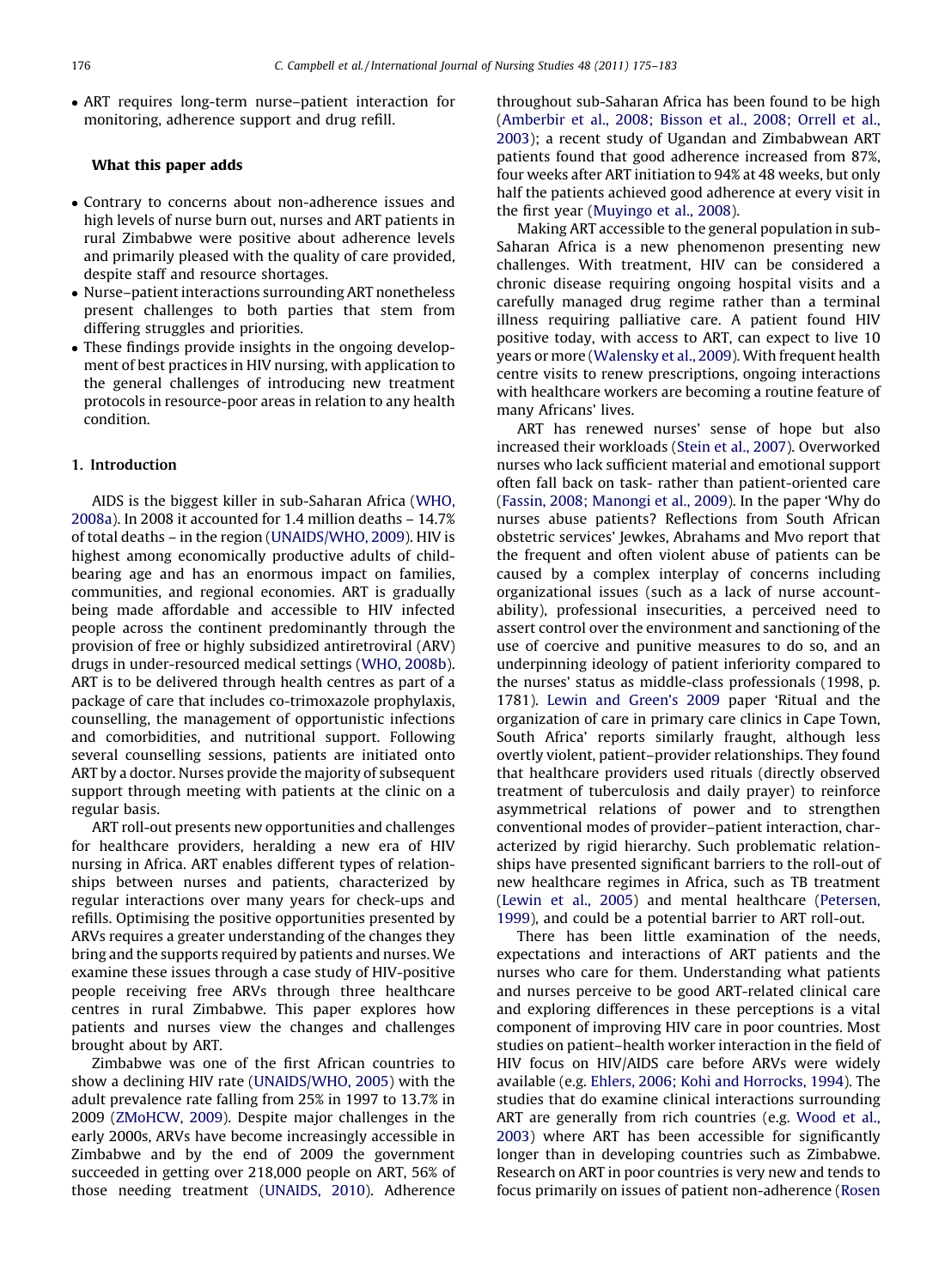[et al., 2007; Wringe et al., 2009](#page-8-0)) or explore the views of either health workers or HIV patients, rather than both (e.g. [Wouters et al., 2008; Stein et al., 2007\)](#page-8-0).

Improving the clinical experiences for patients and health staff in resource-poor environments is vital to support the ongoing response to HIV. Good quality patient–health worker relationships promote adherence ([Deyo and Inui, 1980](#page-8-0)), with recent studies extending this finding to ART adherence ([Roberts, 2002\)](#page-8-0). Beyond adherence, the importance of positive clinical experiences, including positive interactions with health workers, is closely linked to patient willingness to pay for services ([McPake, 1993\)](#page-8-0) and nurse job satisfaction ([Kangas et al.,](#page-8-0) [1999](#page-8-0)).

It is less clear what factors lead to positive clinical experiences for patients and how more positive patient– health worker interactions can be fostered, particularly for patients on ART in resource-poor settings. Efforts to improve the nurse–patient interface frequently fail. For example, nurses in Tanzania recognized they were often rough with patients and provided slow service but suggested these problems stemed from complex issues surrounding low job satisfaction and resisted simplistic sensitivity training ([Manongi et al., 2009](#page-8-0)). Manongi et al.'s study highlights the need for further research into the human dynamics of clinical service delivery and how clashing expectations and needs of staff and patients can be addressed. To this end, our paper will highlight how nurses and patients often have different goals in the medical encounter, leading to stress and misunderstanding.

# 2. Methods

Our qualitative research involved collaboration between two British universities and a Zimbabwean public health institute. Research was conducted by four experienced fieldworkers over six weeks in 2009 in rural Zimbabwe, focusing on three sites: a Catholic clinic, an Anglican hospital and a government hospital. Details of the region and health settings have been anonymised to protect the identity of participants.

# 2.1. Context

The HIV rate in the region is approximately 20% ([Gregson et al., 2006\)](#page-8-0). Residents of the region are primarily subsistence farmers. Most live in rural homesteads (compounds with several mud and thatch houses, a pitlatrine and animal pens), often without electricity. Large commercial farming estates in the region employ a significant portion of the local population. Many families have members working in major cities, some of whom send money back to the rural areas. Poverty is a major challenge and many local people receive food aid from international organizations.

All three health centres studied had infrequent electricity. The Catholic clinic relied on water from a nearby hand pump while the other two had running water, albeit irregularly. The government hospital had one staff doctor, almost 40 nurses and approximately 40 additional staff (nurse aids, counsellors, pharmacists, cleaners and

Table 1 Summary of study participants.

|                    | Participants | Interviews | <b>FGD</b> |
|--------------------|--------------|------------|------------|
| Staff              | 25           | 18         |            |
| Carers of children | 40           | 21         |            |
| Patients           | 53           | 19         |            |
| Total              | 118          | 58         |            |

administrators); the Anglican hospital had a clinical officer, $1$  about 50 nurses and about 30 additional staff. At both sites, the doctor/clinical officer also visited smaller clinics and attended meetings and workshops in the cities. The bulk of patient care was provided by nurses and counsellors. At the government hospital, the doctor had so many commitments outside the hospital that he was only able to treat hospital out-patients once every two weeks. The Catholic clinic was visited monthly by a doctor and was otherwise staffed by nurses.

### 2.2. Research design

The research involved interviews and focus groups with patients, carers of children on ART and healthcare providers (see Table 1), as well as ethnographic observation of treatment settings.

Interviews and focus groups were conducted with a total of 53 ARV users (19 one-hour interviews with people on ARVs, and four two-to-three-hour focus groups with eight to 10 participants) and 40 carers of children on ART (21 interviews and three focus groups). Since carers of children on ART must attend the clinic for their child's check-ups and prescription refills they have similar clinical experiences as adult ART patients. Most participants were recruited from openly HIV-positive community members known to the researchers through previous HIV/AIDS research. Others were approached as they visited hospital or clinic sites. A few participants approached the researchers asking to be interviewed because they had heard about the project. Researchers' requests to interview a person on ART were only refused in one case, by someone who cited time limitations. Topic guides explored changing perceptions of HIV, social support and ways of coping with HIV and ART, issues surrounding treatment adherence, and experiences at the healthcare centre. During focus groups with patients, participants were invited to perform a role-play of 'a good day at the clinic' and 'a bad day at the clinic'. These role-plays revealed a great deal about what makes clinical experiences positive or negative for ART patients.

Interviews and focus groups were conducted with a total of 25 health staff (nurses, HIV counsellors, pharmacists and a clerk) at the three hospital/clinic sites, and one focus group was held at the Anglican hospital. A focus group at the other two sites was not possible due to staff shortages. Staff members had often been born in the region or had moved there through marriage, sharing a common

 $<sup>1</sup>$  A clinical officer is healthcare worker who is trained for three years</sup> and received a diploma in community health, surgery and community medicine. Clinical officers, unlike nurses, are licensed to prescribe medicine and initiate ART in Zimbabwe.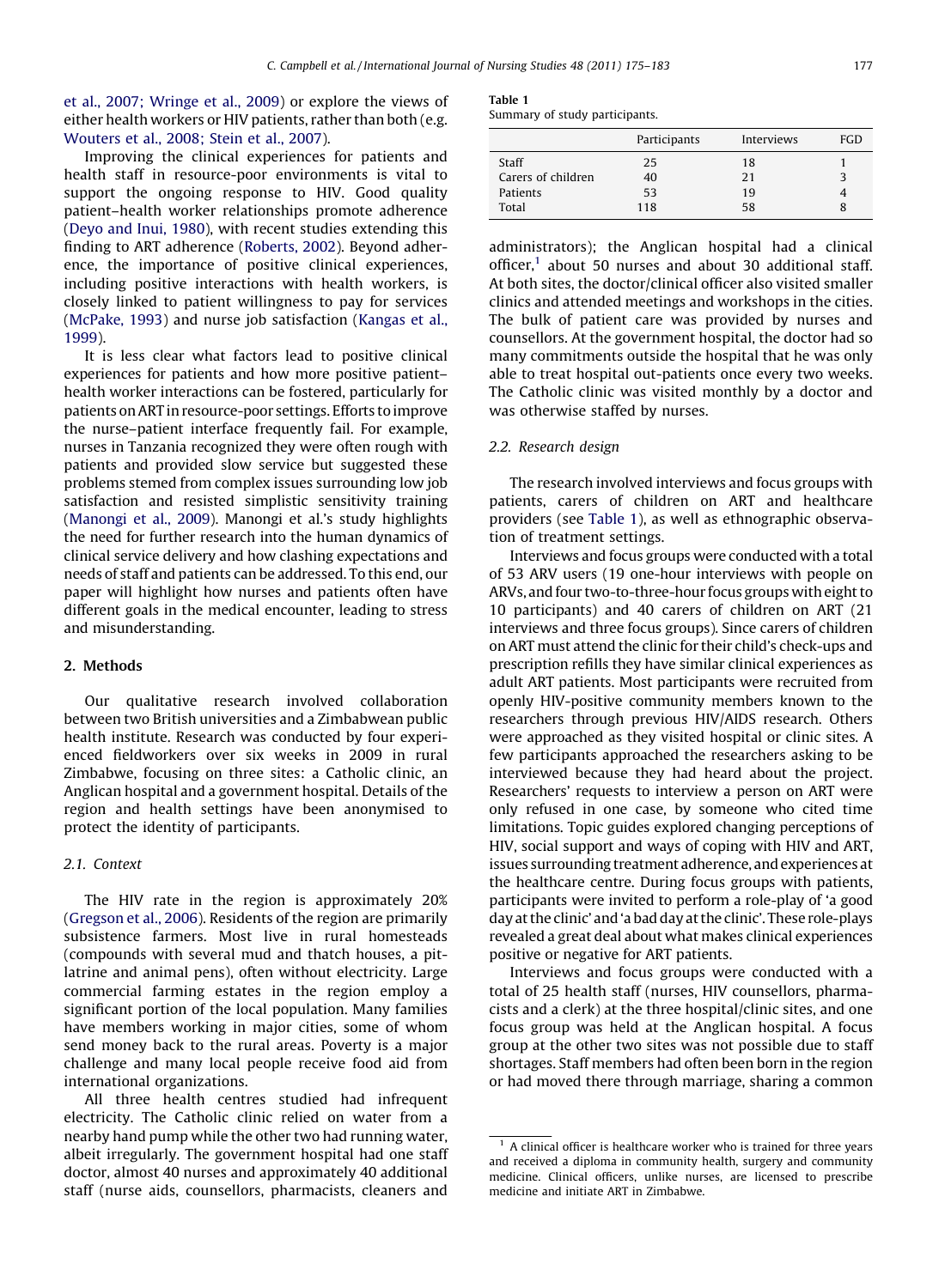identity with patients. Researchers received permission to conduct the research from each health centre's doctor or nurse-in-charge. Staff members were then approached individually to participate; all agreed. To elicit information about challenges and positive elements of working with HIV/AIDS patients and issues of clinic access and treatment adherence, nurses were asked about their views of 'good' and 'bad' patients, sources of frustration and support in their lives and their perceptions of proper clinical care.

Over 100 h of ethnographic observation were conducted at the health centres, observing interactions as HIV patients waited for the doctor, paid hospital fees, visited the pharmacy, and waited for nurses to review their progress on ART and prescribe refills of their ARVs. Researchers did not observe private interactions between patients and staff. Observation focused on hospital activity, including interactions between patients and staff and the arrangement of people in hospital spaces. Extensive detailed notes were taken by the researchers throughout the hours of observation, recording what occurred (and when), how people were organized within the clinic space and comments made about the experience. These notes were included in the body of text data (along with focus group and interview transcripts) for analysis.

Data were collected by three Shona-speaking fieldworkers and a fourth researcher working with an interpreter. All audio files were translated into English and transcribed by trained researchers. To thank the informants, focus group participants were given soap, and interviewees were given a t-shirt.

#### 2.3. Thematic analysis

The data were analyzed using thematic content analysis [\(Flick, 2006\)](#page-8-0). Thematic network analysis is a process of encoding qualitative information to find, record and interpret patterns in 'raw' text (in this case transcripts of interviews and focus groups and ethnographic notes taken by researchers). Two researchers, working independently, carefully read and re-read the texts to find themes, called coding units, which describe and organize observations, or interpret aspects of the phenomenon (i.e. nurse– patient interactions and conceptions of 'good clinical care'). The researchers then grouped codes into larger themes and compared their findings to ensure reliability. These larger themes were finally grouped into five central themes, which were: ideal interactions between nurses and patients, obedience vs. adherence, control of ARV pills, HIV clinic availability and 'grey areas.' These five themes provide the sub sections for the findings reported below.

# 3. Findings

Patients and nurses were overwhelmingly positive about ART and associated services. Many friendly staff–patients interactionswere observed. Healthcare staff expressed great satisfaction at seeing patients improve and were extremely positive about adherence rates. They were also confident about the quality of their counselling services, often referring to its effectiveness in helping patients come to terms with the challenges of HIV and ART. Patients were happy to have access to free life saving drugs. Many spoke positively about the healthcare staff, the changes in their lives since beginning ARVs and their adherence.

Against this positive background, there were nonetheless challenges and difficulties, especially surrounding in-clinic experiences and interactions. Findings on patient and staff perceptions of good care were for the most part consistent between the health centres and are thus presented together; cases where significant differences arose are specified. One note on site differences concerns the role of religion in the clinic. Some patients reported finding the religious atmosphere enriching to their experience, as an ART patient explains:

There are times when the nurses come and greet everybody and invite us into a room. In that room we pray together...after that we will get served in a very friendly fashion (Patient, Anglican hospital, focus group (FG))

Staff at each site, however, generally favoured their own type of institution. Nurses at the Christian sites felt patients preferred religious-based care. Government hospital staff said secular care was better because it was free from church-related regulations.

It is better here because the church can provide spiritual counselling, which does not happen in government hospitals. (Nurse, Anglican clinic, interview)

I prefer working at a government hospital because the church hospital has too many church imposed regulations ... here we only follow government regulations. (Nurse, government hospital, interview)

Whilst staff seemed to favour their own type of institution, many patients praised the encouragement and camaraderie fostered by church-based clinics.

#### 3.1. Ideal interactions between nurses and patients

At all sites, patients and nurses spoke of the importance of kindness, understanding, confidentiality and stigma reduction. Basic friendliness came up repeatedly, with patients and nurses showing how a greeting from a nurse or an expression of gratitude from a patient was vital to positive clinical interactions. Beyond the frequently observed friendly greetings, patients and staff commented on the importance of these interactions:

We see the patients every month and serving them is a pleasure because they are always cheerful and they ask questions when they do not understand. They bring us bananas and whatever they have because we have built that relationship with them... just yesterday there is a guy who brought me some potato chips. (Pharmacist, government hospital, interview)

Both nurses and patients said listening was vital to good clinical care:

We listen to people's personal problems because HIV is more than a medical condition (Nurse, Anglican hospital, interview)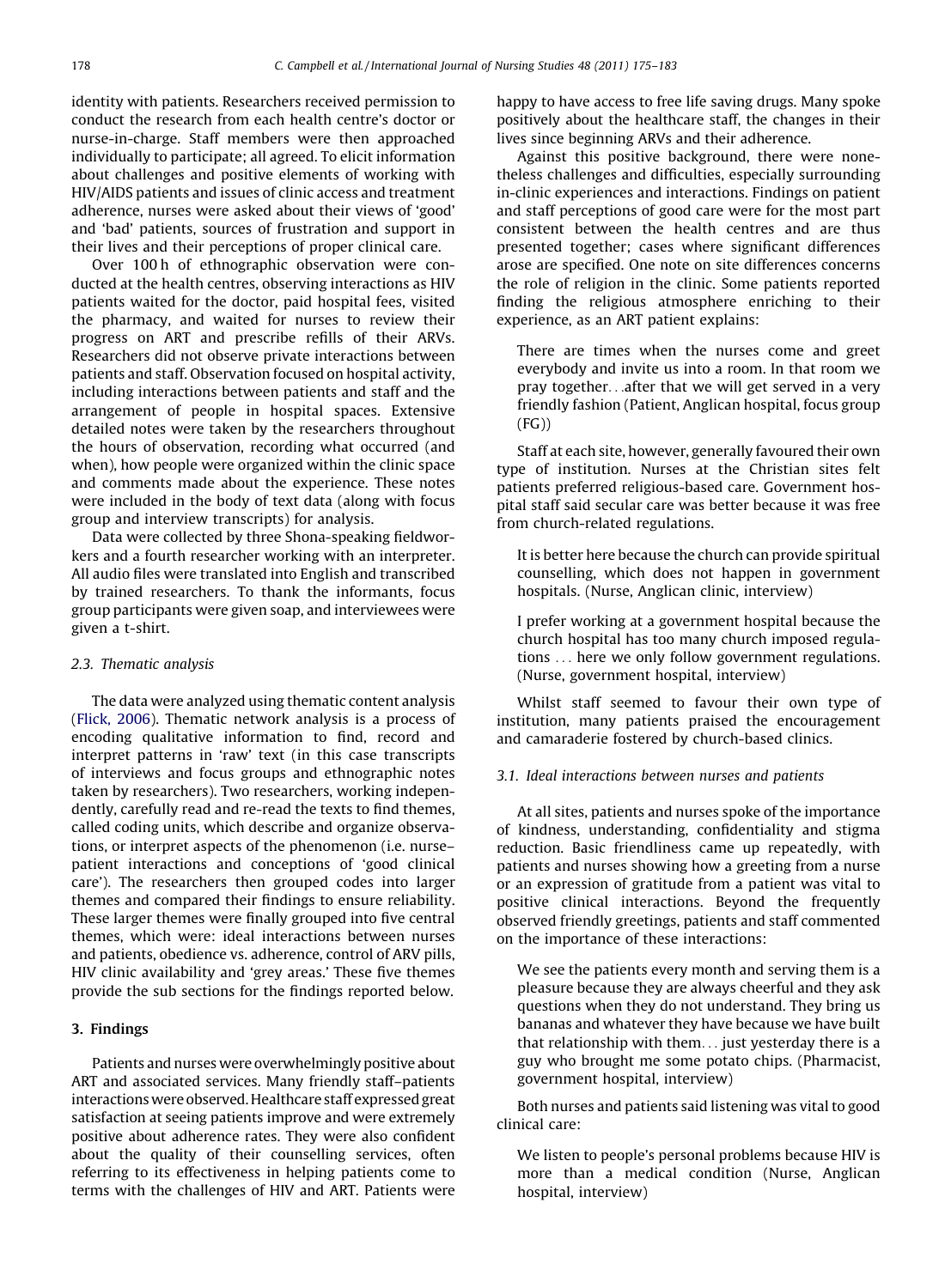When they come here apart from getting their treatments they also want to be listened to, so we try to give them a chance to say what they want (Nurse, government hospital, interview)

I really appreciate their kindness and they always try to listen when we have issues. (Patient, Anglican hospital, interview)

Patients expressed dissatisfaction when nurses did not appear to listen to them:

Sometimes the nurse might just tell the patient to go on bed rest without even listening to what the patient has to say (Patient, Anglican hospital, FG)

If they ask what you are suffering from, and they think you are not a good patient, some nurses will not even listen to what I am trying to tell them. They will just go ahead and write what they think on my card (Patient, government hospital, FG)

Patients appreciated staff taking an interest in their lives and getting to know them over time. Nurses similarly emphasized that their main source of motivation was seeing patients improve over time and developing positive relationships with them. Nurses recognized the importance of being understanding about the difficult circumstances that many HIV patients were dealing with. One nurse explains her compassionate approach to patients who defaulted on appointments:

Suppose a patient has missed the review date. The reasons that they give for missing it makes you reverse your initial decision to feel frustrated or angry with them. One will tell you they couldn't get transport, or they could not get the money to come, and maybe today they have borrowed money to be able to attend. For me to be dissatisfied with such a patient would mean that I was not doing justice to them. It's often their life situations that cause their behaviour. (Nurse, Anglican hospital, FG)

Almost all nurses said that maintaining confidentiality about patients' HIV status was a core component of good nursing practice, expressing satisfaction with their and their colleagues' ability to achieve this. In the face of high levels of HIV/AIDS stigma in the region, patients appreciated nurses treating them 'normally'—like patients with different ailments. Handshakes featured prominently in accounts of positive nurse–patient relationships. Shaking hands is a culturally accepted greeting that enables nurses to show they are not afraid of touching HIV-positive patients.

### 3.2. Adherence versus obedience

Nurses and patients agreed that good clinical care included providing counselling and a supportive environment to help patients develop optimal adherence strategies. Adherence could be undermined by misunderstandings about drugs, side effects, and the practical challenges of taking ARVs correctly (including remembering to take

medication and accessing food to eat with drugs). The importance of obeying counsellors' and nurses' directions around taking ARVs was emphasized by both patients and health staff. However, the line between adherence to medical guidance regarding taking ARTs, and general obedience to nurses was sometimes blurred. Patient deference to nurses on medical issues and the assertiveness of nurses on these same issues were appreciated by both parties. However, sometimes nurses appeared to require deference for its own sake, as a way of exerting authority or affirming their importance and superiority to patients, rather than for medical reasons.

Hospital staff were occasionally observed to make seemingly arbitrary demands that patients line up, stand or sit. Patients also commented on the difficulty of this type of interaction:

... He will be shouting different kind of instructions for example ''make sure you are in line'' and ''may everyone sit down, I won't serve anyone standing up''. The benches will be full so some will sit on the floor...if you try to complain he might even shout at you (Patient, government hospital, FG)

Power inequalities between patients and healthcare staff are often enacted and reinforced through the control of patient movement in hospital spaces ([Jewkes et al.,](#page-8-0) [1998](#page-8-0)). Telling a patient to sit down can be a kind act or, conversely, a means to display gratuitous control. Some patients referred to instances where they had felt disempowered by displays of power by health staff:

A 'bad nurse' may come at the bench and shout at those sitting there, saying: 'You think I'm the one who caused you to get sick?' and 'You want to be helped?' You just keep quiet but you won't feel free (Patient, Catholic clinic, interview)

# 3.3. Conflicting perceptions surrounding how and when to access ART

The organization of ART programs served as the key area of misunderstanding between health workers and patients, and a key source of patient stress. When in good health, most patients sought to attend the clinic as seldom as possible for ARV refills and check-ups, and all wanted to receive reasonably prompt care during these visits. However the ART programs in this region usually require patients to come for monthly ARV refills, with all ART patients coming on specific days, leading to bottlenecks and slow care. The healthcare staff have reasons for this arrangement that are sometimes not understood or valued by patients; likewise it appears that the negative effects on patients of frequent, long visits are not always fully appreciated by staff. Conflicting expectations and desires surrounding monthly ARV drug refills and HIV clinic days are discussed in turn below.

## 3.3.1. Monthly ARV refills

Patients and health staff had different perceptions of good care regarding how often patients should come to the hospital to report to nurses and get their next instalment of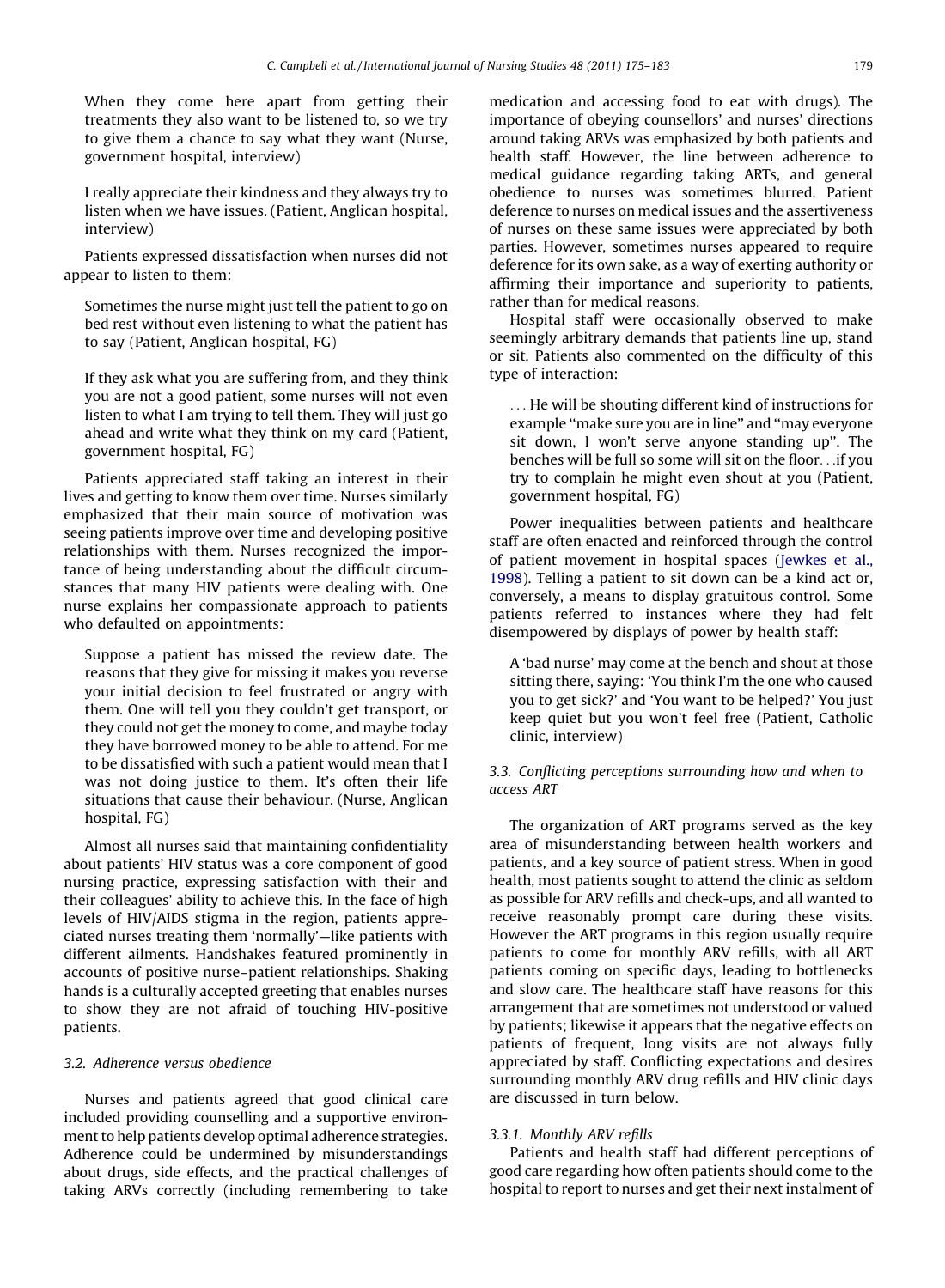pills. Patients generally felt healthy and confident about their capacity to adhere. By contrast, nurses anticipated negative side effects and adherence problems, leading them to schedule frequent visits to monitor patient adherence and well-being. Most patients wanted several months' supply of ARVs at a time, in a context where people often lived far from health centres and lacked money for transport. In addition, patients often battled to pay a one or two dollar<sup>2</sup> consulting fee each time they visited the health centre. They also had to wait many hours in several queues to pay the consultation fee, be weighed and have their temperature taken, see the nurse and have the pharmacy fill their prescription. These health centre visits sapped their already limited economic and physical resources. Most patient informants were proud of their adherence rates, eager to emphasise their understanding of the importance of taking their drugs correctly:

I personally value my health, I love my family so much that I don't want to die and leave them. So I religiously do what I am supposed to do to keep myself fit...My main motive is to follow all that I am advised to do so that I can look after my children (Patient, Anglican hospital, FG)

I am sure very few people are not taking drugs as directed, because these drugs will not just be given to anyone before they ascertain that you have been counselled and understand that this is a lifelong course. Nobody would wake up one day and say 'I am feeling better now so I am stopping the drugs'. People really understand the value of taking these drugs as directed. (Patient, government hospital, FG)

Health staff had several reasons for prescribing one month of pills at a time. At times when ARVs were in short supply, staff had to give patients fewer pills and have them come back for refills more frequently. When supplies were adequate to give patients several months' worth of pills, nurses usually still gave out only one month's supply in order to monitor adherence. To get their next instalment of pills, patients must show nurses the previous month's package of ARVs, which should have a few days' worth of pill doses remaining. If the patient has more pills than he or she should, nurses know that the patient has skipped pills and can intervene to improve adherence. Nurses also use the monthly refill visits to ask patients about their health to track and deal with potential side effects or opportunistic infections. However, for stable patients with a record of high adherence who have been on ART for over six months, such regular check-ups can be relaxed, according to recent guidelines. The [WHO's \(2006\)](#page-8-0) ART recommendations suggest that clinical monitoring for stable patients can be performed every six months.

Misunderstandings arise because some patients think a good nurse is one who prescribes several months of pills at a time and that a bad nurse or pharmacist is someone who gives out smaller amounts of pills:

One day we were discussing among ourselves after we were just given two months supply of ARVs, so we were very happy about it saying, these nurses have been good to us. (Patient, Catholic clinic, FG)

Patient 1: The nurses don't agree to it [giving several months' supply at once]. They only provide two months supply for people who will be travelling away for a long time, because they say they need to see us regularly

Patient 2: Even sometimes when the nurses prescribe a two months supply the pharmacist will just say ''I will give you one month's supply''. (Patients, government hospital, FG)

In the following quotation, a patient suggests that she received fewer pills as punishment for lacking money to pay the consultation fee, despite the fact that the nurse explained there was a drug shortage:

The habit of nurses saying 'there are no drugs' happens if you don't have the money [consultation fee]. Like the last time the doctor prescribed us a full month's supply of ARVs, but when we went to collect these from the nurse, she said 'Is your doctor normal? How can he allow you to get so many tablets? Where does he think we get the drugs?' And she gave a smaller supply, saying 'these are the last pills we have in stock'. (Patient, Catholic clinic, FG)

As the following quotation illustrates, nurses and pharmacists frequently do not have the supplies for larger doses and feel that patients fail to understand this limitation.

Sometimes they just say they want a two months' supply... they come up with all sorts of reasons and yet it affects us when we order from the AIDS and TB unit in Harare. They will not understand this. Some have got genuine reasons but some just want a two months' supply just for the sake of it being possible (Pharmacist, government hospital, interview)

In this way, many staff felt that seeking to limit clinic visits was not, in itself, a credible reason for wanting several months dose at once—a patient must have some additional reason such as travelling out of the region.

Our study suggests that monthly refills deplete the energy of patients, involving patients in unnecessary and unaffordable expenditure on consultation fees and transport. However, in addition to drug supply irregularities, it seems that nurses perceive good clinical care to include notions of surveillance, in contrast to patients who see frequent visits as a hindrance to their well-being.

#### 3.3.2. HIV clinic availability

Another area of stress and conflict between patients and staff centred around long wait times at healthcare sites. Staff had several reasons for only offering ART review dates (check-up and refill times) on one or two days of the week, rather than spreading appointments throughout the week. Staff felt that focusing on particular health conditions on particular days was more efficient because it saves

<sup>2</sup> In 2008, the Zimbabwe government switched to a multi-currency system within which the US dollar is the most widely used currency.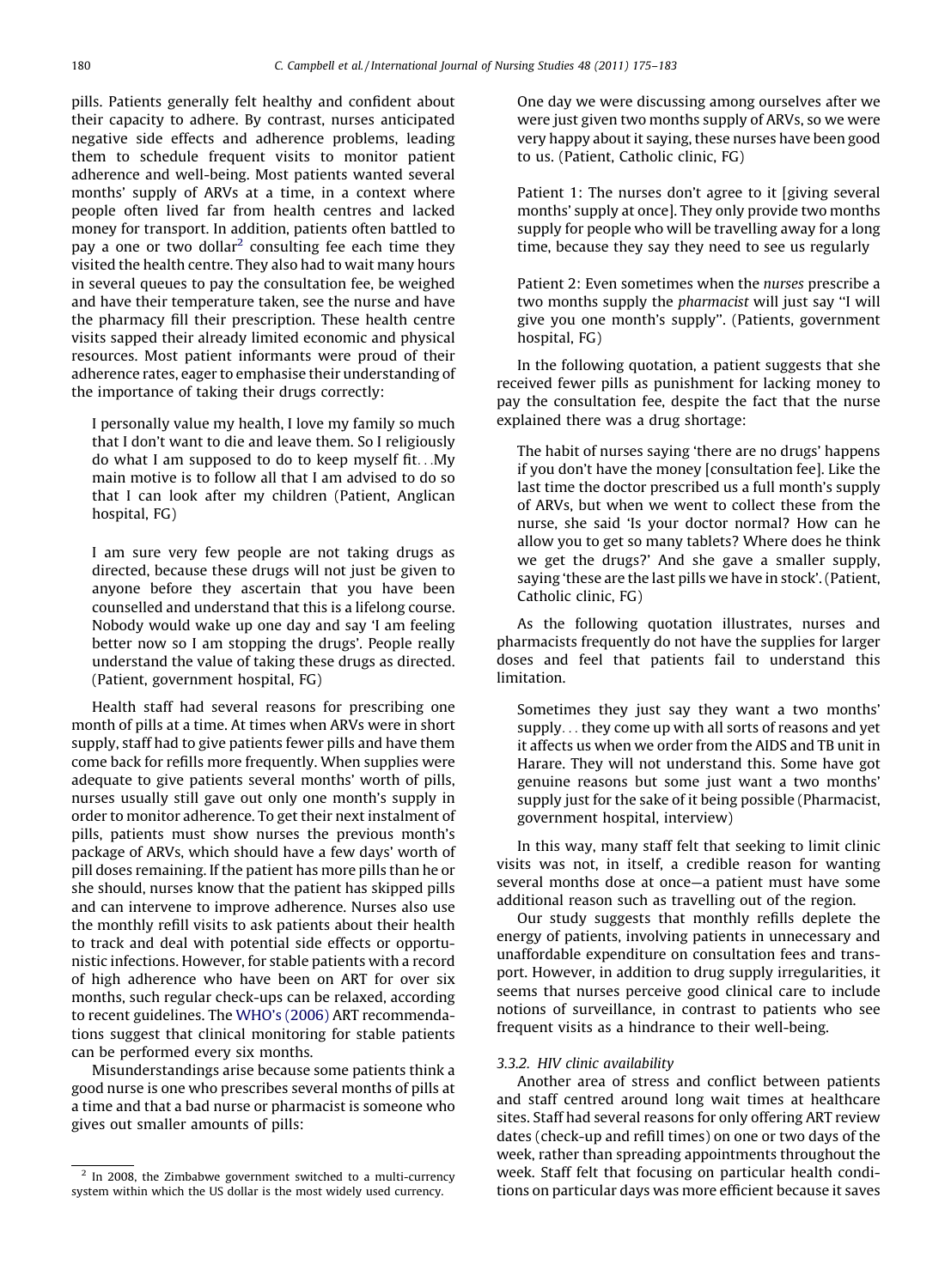them from having to flip back and forth through different patient and drug registers. This arrangement also facilitates pharmacy efficiency, enabling them to package and account for the ARVs all at once. Nurses use the quieter, non-ART days to catch up on paperwork.

In contrast, patients dread these ART days. Since they are seen on a first-come-first-served basis people must arrive extremely early in the morning and wait for hours in very long queues, often of up to 40 people. A sense of fear and dread pervades these queues as patients scramble to keep their place in line and worry about not seeing the nurse before closing hours. Patients occasionally tried to avoid the long queues by coming on non-ART days:

Some people do avoid coming on their review dates because they know the queue will be very long here so they would come two or three days later when the clinic will not be very busy (Nurse, government hospital, interview)

Patients reported that if they try to avoid the long queue by coming on a non-ART day the nurses demand an appropriate explanation (such as illness or funeral attendance), and that they seldom 'got away with this' more than once.

While some nurses mentioned the importance of seeing patients in a timely manner, most appeared not to appreciate the severe discomfort associated with these queues and waiting times for each refill. Staff occasionally even suggested that dedicated ART days benefited patients, enabling them to meet with one another and discuss their condition:

When they come, they sit on the benches and start to discuss their issues. Sometimes we would be calling out names yet they would be busy discussing their issues. They are so happy one of them said when we meet we have a lot to share and this disease has created friends for us... it is good that they have their special day, they meet and discuss all their issues... I am sure they are keen to come here and spend the whole day discussing their issues (Nurse, government hospital, interview)

This sentiment failed to resonate with ART patients who felt fast service was central to good care and who have plenty of opportunities to discuss their conditions in local HIV support groups.

## 3.4. Grey areas surrounding payments and access to service

'Grey areas' in policy (i.e. where rules exist but are widely known to bend) lead to stress, take up time and foster negative interactions between staff and patients. There are two clear examples of these problematic grey areas, where patients and staff have different expectations and needs which are mediated by ambiguous rules: payment for medicine and consultation, and access to medical service.

As mentioned above, each site charges a one or two dollar consultation fee. In addition, all medication other than ARVs and co-trimoxazole (a pre-ARV), such as drugs for opportunistic infections, must be purchased by

patients, since the hospitals do not receive these medicines free through government or charity organizations. However, having to pay is not an unbendable rule. Sometimes patients are denied service or drugs if they cannot pay; other times, the fee is waived or turned into a debt. Sometimes patients are referred to the accounts department and after negotiation are given permission to receive service or drugs for free. Patients often lamented that, regardless of whether fees were completely waived or not, they were subject to harsh, off-putting treatment if they could not pay up-front:

They will say 'How can you just walk up here and say stamp my card without money?' ...They say 'You have to pay the dollar'. And when we say 'No but we don't have the money', they respond 'so do you want me to pay for you?' Then they refer us to the accounts section. So even if we go on to get good service from the nurse we would have been destabilized already (Patient, government hospital, FG)

Patients and staff both recognized a lack of clear guidelines on the procedure for patients who cannot pay; it often depends on the individual staff members working that day or the persuasiveness of the patients. This ambiguity leads to many stressful interactions where patients plead for free care or medicine and nurses try to balance their desire to help to poor patients with the need to collect revenue for the health centre:

We are also human beings so we hear all these stories, people come with all their different stories and excuses on why they should be exempted from paying for their tablets. Some of these stories also cause us a great deal of stress (Nurse, Anglican hospital, interview)

In a role-play performed by ART patients in a focus group, participants portrayed a nurse trying to send away someone who could not afford the consultation fee. But after further pleading, she relented. Another patient describes how a 'good nurse' will coach the patient on how best to present his or her case to the administration, for example by advising them to ask for the fee to be made into a debt rather than waived.

The ambiguity surrounding payment for drugs and consultation causes stress not only between patients and staff but also within different departments of the hospital. When nurses or clerks, who control up-front payments, waive fees they often face reprimands from the accounts department. In the following quotation a nurse explains this tension:

With accounts I think understanding each other is difficult. We need money when we are at accounts. So if a patient comes and you give her credit, then she comes again you give her another credit, the administrator will disapprove of that (Nurse pharmacist, Anglican hospital, FG)

Access to service presents another area that leads to conflict. There is a general understanding that the doctor and nurses are seen on a first-come-first-served basis. However, this system is occasionally circumvented,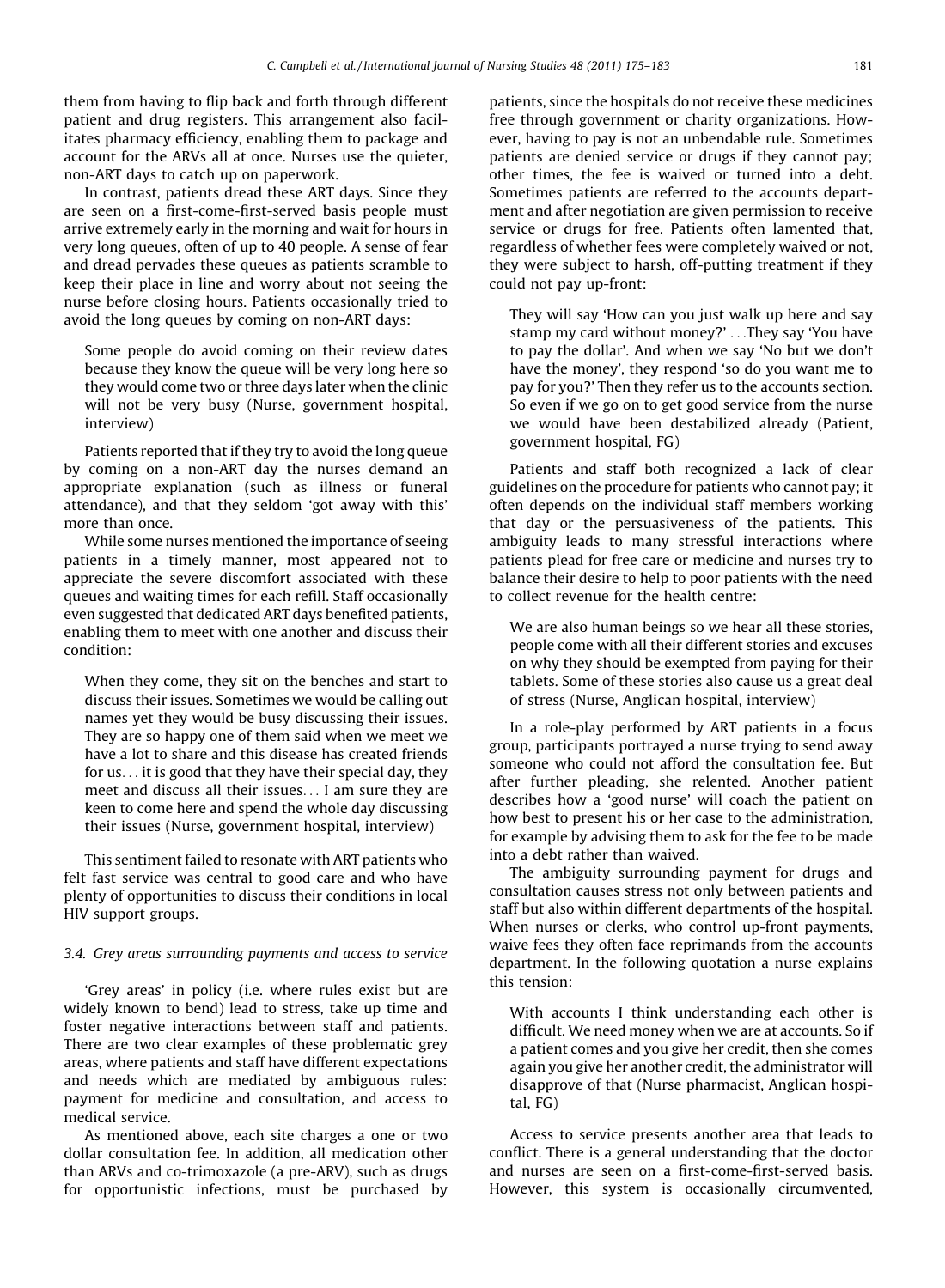particularly at the government hospital and particularly when waiting for the doctor, where the stakes are higher than waiting for nurses since the doctor is available so rarely. Doctor hours are limited and there are often lines of over 40 people to see the doctor in a 2-h window. Patients are sometimes advanced in line by nurses because they are related to the nurse, due to severity of the illness, or because they are with children, as the quotation below discusses.

As you might know people have become very corrupt. If you have relatives working there, then you will avoid all these queues and just come in front and get served while we spent the whole day waiting. (Patient, government hospital, FG)

Since the justifications for changing the order are flexible, patients feel very worried about losing their position and sometimes try to assert their position in line aggressively.

#### 4. Conclusion

This paper has explored the perspectives of ART patients and nurses on what constitutes good clinical care in the context of ongoing HIV/AIDS management through ARV provision. We have sought to illustrate how conflicting expectations in ART-related clinical encounters can lead to stressful and unsatisfying nurse–patient interactions. To this end, we have presented findings that detail specific areas where nurses and patients hold different conceptions of good clinical care and different priorities for clinical interactions.

Healthcare staff often sought evidence of patient obedience and respect. Whilst nurses seemed to regard these displays as facilitators of adherence and service efficiency, patients often found these demands for obedience disheartening. In some cases, nurses also appeared to have sought evidence of their power over patients in order to cope with the day-to-day stress and disempowerment of working in resource limited and somewhat unpredictable environments. As mentioned in the introduction, attempts to use sensitization training to address abusive and disrespectful staff behaviour in resource-poor settings have proved challenging (e.g. [Manongi et al., 2009\)](#page-8-0). Without addressing root issues, such as chronic stress surrounding shortages of staff, drugs and equipment alongside a lack of respect between different healthcare cadres and low staff accountability, it appears difficult to change healthcare worker behaviour towards patients. However, the fact that high quality care dominated in our study and that many of the instances of problematic staff–patient interaction were linked more to differing expectations than ill-will shows that resource limitations and compassionate nursing can go hand-in-hand. Greater insight into the factors that facilitate such compassionate nursing will help support future efforts to foster positive staff–patient relationships in resourcepoor settings.

Patients favoured an ART program where visits to the hospital or clinic were quick and less frequent. Nurses frequently overlooked or failed to concern themselves with the importance of fast service and the difficulties patients

faced to attend hospital frequently; instead, they prioritized careful, systematic and regular adherence surveillance and evidence of patient respect. Finding strategies to speed up patient visits on review days (perhaps by reviewing ART on more than one or two days a week or increasing staff on high-capacity days) would go a long way towards alleviating a key source of patient stress. Ambiguity surrounding various elements of hospital administration (especially paying for services/drugs and order of access to the doctor and nurses) lead to prolonged negotiations between staff and patients. Considering that almost every patient is poor and in serious need of nurse or doctor assistance, staff members struggle to choose who to assist financially and who to prioritize in line. Add to that the pressure to help relatives and friends and it becomes clear that healthcare staff deal with many conflicting demands on a regular basis at work, for example, between meeting patient needs and generating much needed revenue for their health centre.

Here we re-emphasise that the challenges facing staff and patients as ART becomes a lifelong reality for tens of thousands of Zimbabweans must be understood in the context of the overwhelmingly positive reception of ART in the region. Overall, patients were extremely optimistic about their prospects of living on ART and their capacities to adhere to treatment. Praise for staff kindness were far more commonplace than any type of complaint, a great testament to the commitment and capacities of these health staff who work in severely under-resourced settings. Likewise, staff were overwhelmingly optimistic about ARVs and expressed confidence in their ability to provide good quality care.

This case study takes into account the views of both patients and healthcare providers to explore the challenges of ART provision in a resource-poor setting. We have sought to develop a more complete picture of why nurses and patients behave the ways they do and how their differing priorities play into their levels of satisfaction with clinical interactions. Our findings contribute to the literature on best practice in the era of ART by suggesting that, contrary to the more common research concerns about non-adherence and nurse burn out, clinical care that satisfies ART patients and nurses hinges on finding ways to understand and address differing nurse and patient needs and priorities.

The role of underlying Christian values and links to churches warrants further investigation as findings from this study suggest that patients appreciate the spiritual dimension of the care and sense of solidarity offered by Christian healthcare facilities. The fact that ART was relatively new to our study sites (having begun slightly over a year prior to the study) limits our understanding of the longer-term evolution of patient-provider relationships in the era of ART. A follow-up study in 2012 that revisits the same healthcare sites plans to provide further insights into the long-term clinical interactions necessitated by ART. Such a study will seek to further our understanding of HIV nursing in the era of ART by illuminating whether our findings reflect the ongoing practice of ART clinical care or initial excitement and uncertainty related to the early stages of ART roll-out.